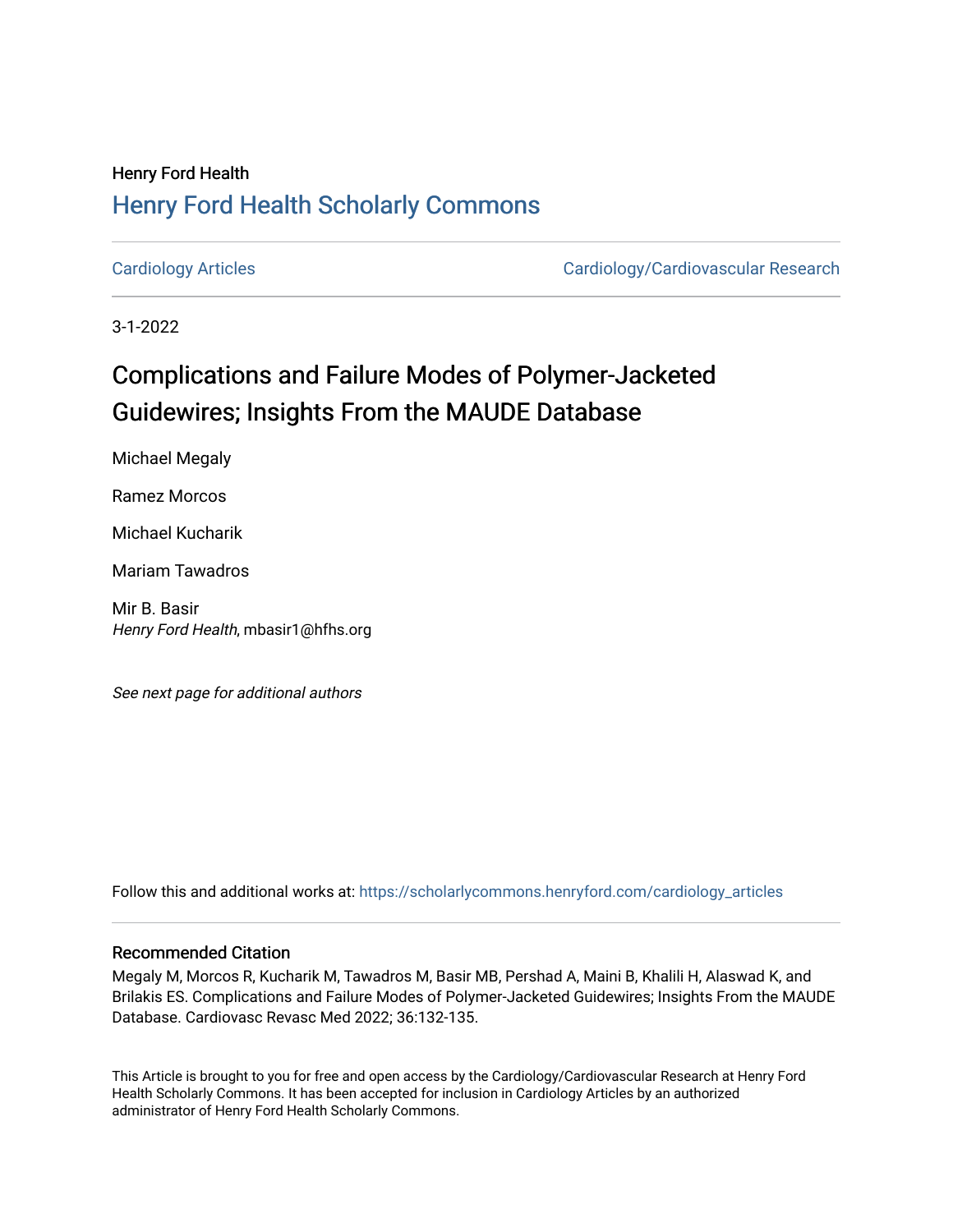### Authors

Michael Megaly, Ramez Morcos, Michael Kucharik, Mariam Tawadros, Mir B. Basir, Ashish Pershad, Brijeshwar Maini, Houman Khalili, Khaldoon Alaswad, and Emmanouil S. Brilakis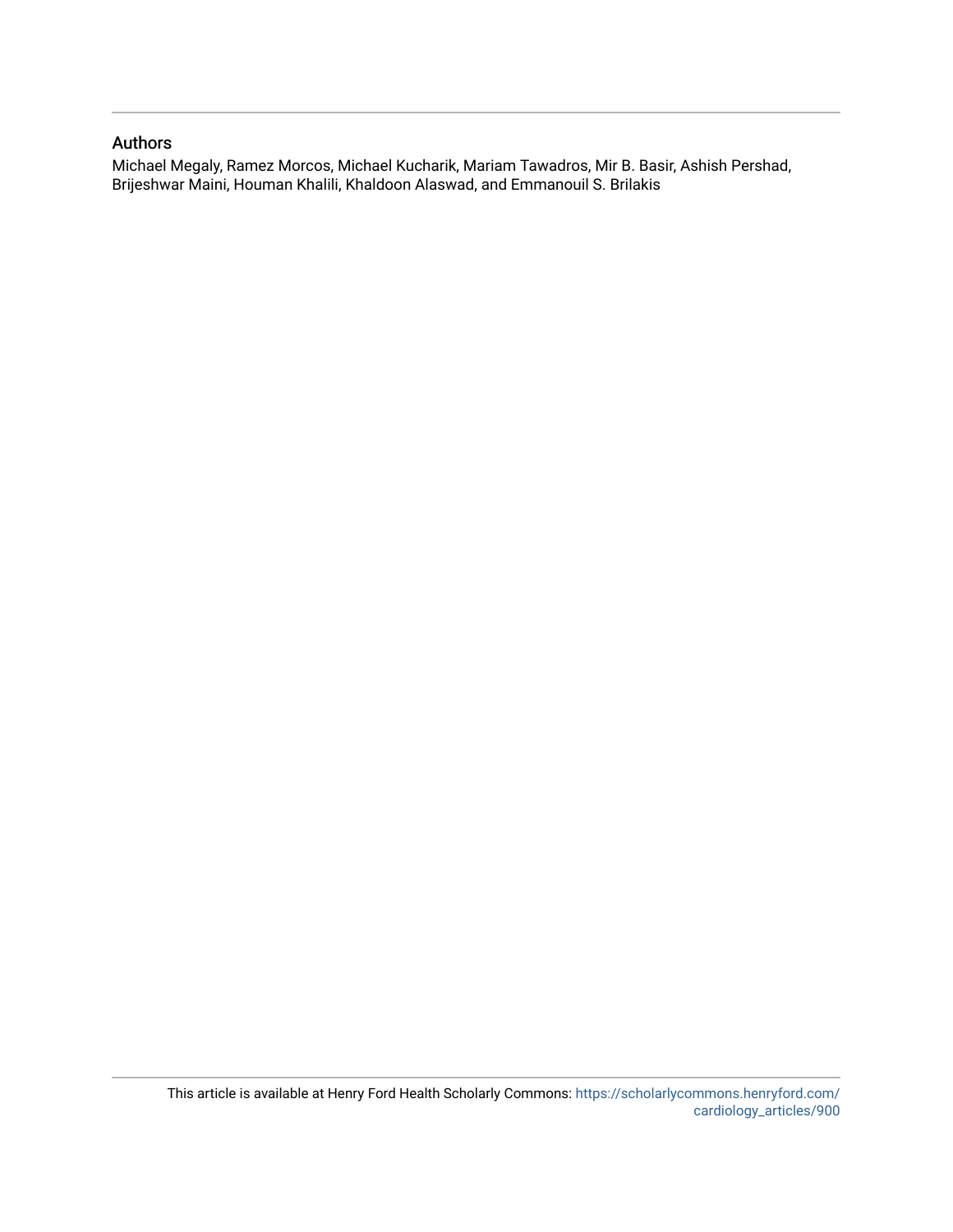

Contents lists available at [ScienceDirect](http://www.sciencedirect.com/science/journal/15538389)

### Cardiovascular Revascularization Medicine



### Complications and Failure Modes of Polymer-Jacketed Guidewires; Insights From the MAUDE Database



Michael Megaly <sup>a</sup>, Ramez Morcos <sup>b</sup>, Michael Kucharik <sup>c</sup>, Mariam Tawadros <sup>d</sup>, Mir B. Basir <sup>e</sup>, Ashish Pershad <sup>f</sup>, Brijeshwar Maini <sup>b</sup>, Houman Khalili <sup>b</sup>, Khaldoon Alaswad <sup>e</sup>, Emmanouil S. Brilakis <sup>g,</sup>\*

a Division of Cardiology, Banner University Medical Center, University of Arizona, Phoenix, AZ, USA

**b** Division of Cardiology, Florida Atlantic University, Boca Raton, FL, USA

<sup>c</sup> Charles E. Schmidt College of Medicine, Florida Atlantic University, Boca Raton, FL, USA

<sup>d</sup> Faculty of Medicine, Ain Shams University, Cairo, Egypt

<sup>e</sup> Division of Cardiology, Henry Ford Hospital, Detroit, MI, USA

<sup>f</sup> Division of Cardiology, Chandler Regional Medical Center, Chandler, AZ, USA

<sup>g</sup> Minneapolis Heart Institute, Abbott Northwestern Hospital, Minneapolis, MN, USA

#### ARTICLE INFO ABSTRACT

Article history: Received 4 April 2021 Received in revised form 18 April 2021 Accepted 24 April 2021

Keywords: Polymer-jacketed wires CTO Complex PCI

Background: The modes of failure of coronary polymer-jacketed guidewires have received limited study. Methods: We queried the Manufacturer and User Facility Device Experience (MAUDE) database between January 2011 and December 2020 for reports on coronary polymer-jacketed guidewires and retrieved 254 reports. Results: The most common failure mode was failure of the guidewire to cross (36.2%), followed by guidewire fracture (35%), peeling of the polymer jacket (13.8%), failure to retrieve the guidewire (13.8%), and guidewire unraveling (4.7%). Guidewire fracture was more common with soft (37.3%) compared with stiff (23.8%) guidewires. Failure of retrieval was only reported with soft guidewires (9%). Coronary perforation and dissection occurred in 19.7% and 7.9% of the reports, with more reports with stiff as compared with soft guidewires (45.2% vs. 14.6% for perforation and 21.4% vs. 5.3% for dissection).

Conclusions: The most common failure modes of polymer-jacketed guidewires during percutaneous coronary intervention are failure to cross the lesion, guidewire fracture, and peeling of the polymer jacket. Coronary perforations were more common with stiff whereas wire fracture was more common with soft polymer-jacketed guidewires.

© 2021 Elsevier Inc. All rights reserved.

#### 1. Introduction

Polymer-jacketed guidewires are widely used in percutaneous coronary intervention (PCI) to facilitate advancement through tortuous and severe lesions. They are frequently the first guidewire utilized for crossing chronic total occlusions (CTOs) [[1,2\]](#page-5-0). The first polymer-jacketed guidewire was introduced in 1995 (Choice® PT (Boston Scientific, MA, USA)) followed by multiple guidewires of different tip stiffness by various manufacturers. Polymer-jacketed guidewires may increase the risk of perforation but there is limited data on their limitations and complications. We used the Food and Drug Administration (FDA) Manufacturer and User Facility Device Experience (MAUDE) registry

E-mail address: [esbrilakis@gmail.com](mailto:esbrilakis@gmail.com) (E.S. Brilakis).

<https://doi.org/10.1016/j.carrev.2021.04.027> 1553-8389/© 2021 Elsevier Inc. All rights reserved. to examine the mode of failure and complications of polymer-jacketed guidewires.

#### 2. Materials and methods

The FDA's MAUDE database is a database of adverse events caused by an approved medical device. The MAUDE is an online database with either mandatory (for manufacturers and device user facilities) or voluntary (for healthcare professionals, patients, and consumers) reporting. We searched the database from January 2011 to December 2020 for reports on coronary polymer-jacketed wires [soft nontapered wires (Whisper, Pilot 50 (Abbott Vascular)), Fielder FC, and Sion black (ASAHI Intecc, Japan)], [soft tapered wires (Fielder XT, Fielder XTA, Fielder XTR (ASAHI Intecc, Japan)), Bandit (Teleflex, USA), and Fighter (Boston Scientific, USA)], and [stiff non-tapered wires (Pilot 200 (Abbott Vascular, USA)), Gladius or Gladius Mongo (Asahi Intecc, Japan), and Raider (Teleflex, USA)].

The database was last accessed on January 2nd, 2021, by two independent reviewers (RM and MM). The MAUDE database is publicly

Abbreviations: MAUDE, Manufacturer and User Facility Device Experience database; PCI, percutaneous coronary intervention.

<sup>⁎</sup> Corresponding author at: Minneapolis Heart Institute and Minneapolis Heart Institute Foundation, Abbott Northwestern Hospital, 920 E 28th Street #300, Minneapolis, MN 55407, USA.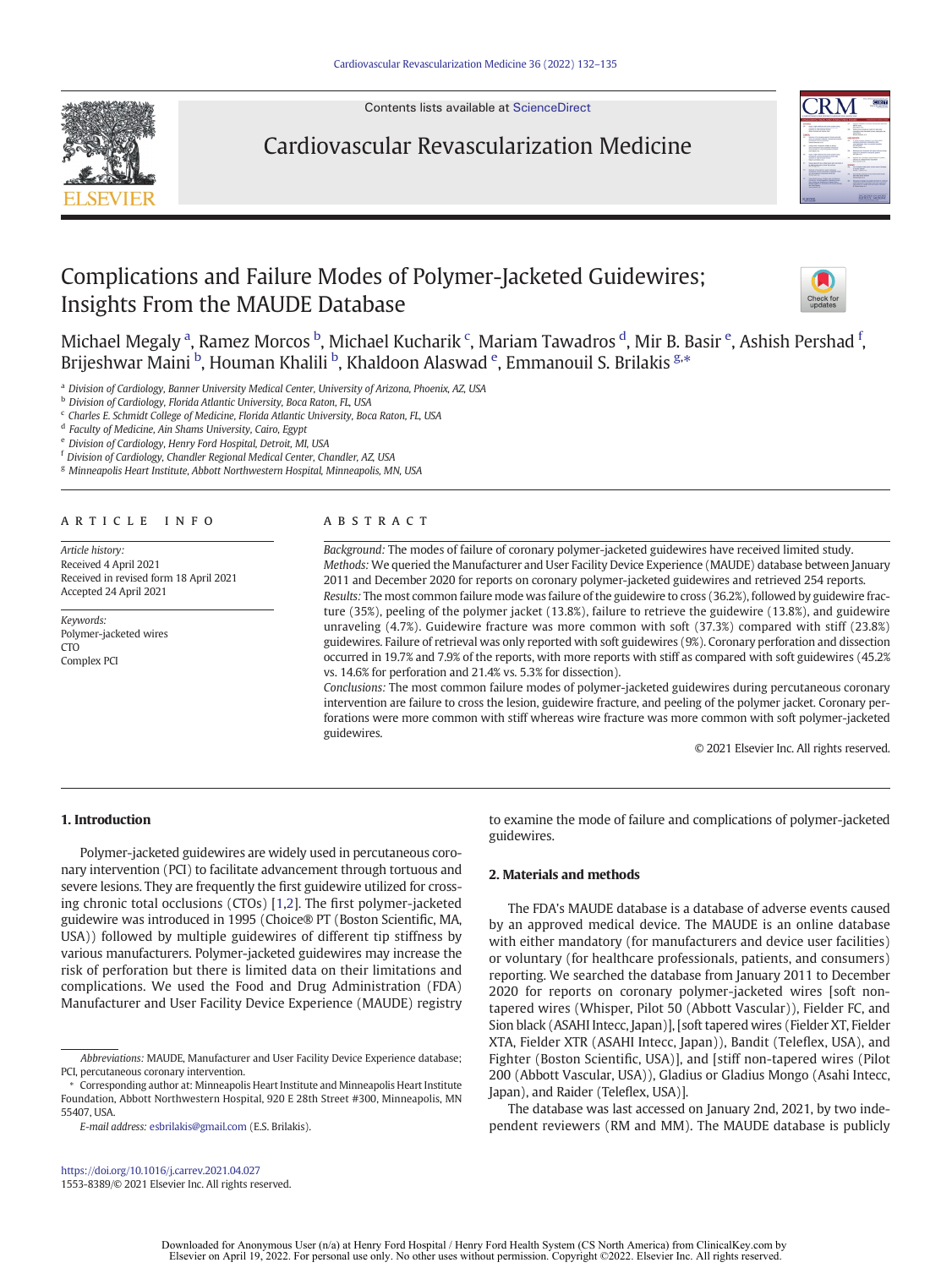available and de-identified; therefore, no institutional review board approval was required for this study. We compared the mode of failure between soft and stiff polymer-jacketed guidewires and between soft tapered and soft, non-tapered guidewires.

#### 2.1. Outcomes and statistical analysis

The primary outcome of this study was the mode of failure of coronary polymer-jacketed guidewires. Secondary outcomes included clinical consequences of device failure. Categorical variables were described as numbers and percentages and compared using Pearson's chi-square or Fisher's exact tests. A value of  $p < 0.05$  was considered significant, and p-values are two-sided where possible. All statistical calculations were performed with IBM SPSS Statistics for Mac, Version 26.0. Armonk, NY: IBM Corp (2020).

#### 3. Results

We found a total of 423 reports during the study period. After excluding non-coronary ( $n = 145$ ), duplicate and irrelevant cases ( $n =$ 24), our final cohort included 254 reports of coronary polymerjacketed guidewire failure. Of those, 42 were for stiff and 212 for soft guidewires (tapered wires  $n = 76$ , non-tapered wires  $n = 136$ ). The study flow chart is shown in Fig. S1. The number of events reported for each category per year is shown in Fig. S2.

#### 3.1. Modes of failure and clinical outcomes

The most common failure mode was failure to cross (36.2%), followed by wire fracture (35%) and peeling of the polymer jacket (13.8%) (Table 1, [Fig. 1](#page-4-0)). Failure to retrieve the guidewire was reported in 13.8%, and guidewire unraveling in 4.7%. Guidewire fracture was more commonly reported with soft (37.3%) as compared with stiff guidewires (23.8%). Retrieval failure was exclusively reported with soft guidewires (9%). There was no difference in wire unraveling or peeling of the polymer jacket between soft and stiff guidewires. Snaring was used in 11.8% of the reports, and the wire was covered by a stent in 10.6%. The wire was left inside the patient in 9.1% of the reports. There was no difference in the mechanisms of failure reported for the tapered vs. non-tapered soft wires (Table S1).

Coronary perforation and dissection occurred in 19.7% and 7.9% of the reports, and were more common with stiff guidewires (45.2% vs. 14.6% and 21.4% vs. 5.3%, respectively). Pericardial effusion occurred in 3.9% of the reports with a higher incidence with stiff wires. Covered stents were used in 49 out of 50 reports of coronary perforation. Surgical intervention was needed in 7.9% of cases, and death occurred in 7.9% of the reports. Failure mechanisms and clinical outcomes of each wire are shown in Table S2.

Specific wire failure modes are shown in Table S3. For the Pilot family, wire fracture represented 41% of Pilot 50 reports and 23% of Pilot 200 reports. Peeling of the polymer jacket was reported in 12.5% of Pilot 50 reports and 23% of Pilot 200 reports. No guidewire unraveling was reported for the Pilot family. There were no reports of coronary perforation with Pilot 50 and only one report with Pilot 200. Within the Fielder family, wire perforation was most common with the Fielder XT (18%) with 0% incidence in the Fielder XTA or XTR. Fracture of the Sion black wire occurred in 38% of the reports and peeling of the polymer jacket in 23.8%. The incidence of coronary perforation with the Sion black guidewire was 19%.

#### 4. Discussion

Our study is the first to report the modes of failure of coronary polymer-jacketed guidewires. The main findings can be summarized as follows: 1) the most commonly reported failure modes of coronary polymer-jacketed guidewires were failure to cross the lesion followed

#### Table 1

Reports of polymer-jacketed guidewire failure in the MAUDE registry classified according to tip stiffness.

|                                      | Overall<br>$(n = 254)$ | Soft<br>$(n = 212)$ | Stiff<br>$(n = 42)$ | P-value |
|--------------------------------------|------------------------|---------------------|---------------------|---------|
| Vessel treated                       |                        |                     |                     |         |
| LAD, $n$ $(\%)$                      | 86 (33.9)              | 70 (33)             | 16 (38.1)           | 0.525   |
| LCX, $n$ $(\%)$                      | 42 (16.5)              | 38 (17.9)           | 4(9.5)              | 0.181   |
| OM, n (%)                            | 8(3.1)                 | 7(3.3)              | 1(2.4)              | 0.755   |
| $RCA, n(\%)$                         | 91 (35.8)              | 74 (34.9)           | 17 (40.5)           | 0.492   |
| PDA, n (%)                           | 9(3.5)                 | 8(3.8)              | 1(2.4)              | 0.656   |
| LIMA, $n$ $(\%)$                     | 1(0.4)                 | 1(0.5)              | 0(0)                | 0.656   |
| Unknown, n (%)                       | 17(6.7)                | 14(6.6)             | 3(7.1)              | 0.898   |
| Lesion characteristics               |                        |                     |                     |         |
| Calcified, n (%)                     | 144 (56.7)             | 112 (52.8)          | 32 (76.2)           | 0.005   |
| $CTO, n({\cal X})$                   | 96 (37.8)              | 62(29.2)            | 34(81)              | < 0.001 |
| Tortuous, n (%)                      | 76 (29.9)              | 67 (31.6)           | 9(21.4)             | 0.188   |
| Modes of failure                     |                        |                     |                     |         |
| Failure to cross, n (%)              | 92 (36.2)              | 67 (31.6)           | 25(59.5)            | < 0.001 |
| Wire fracture, n (%)                 | 89 (35)                | 79 (37.3)           | 10(23.8)            | 0.095   |
| Peeling of the polymer jacket, n (%) | 35(13.8)               | 31 (14.6)           | 4(9.5)              | 0.381   |
| Failure of retrieval, n (%)          | 19(7.5)                | 19(9)               | 0(0)                | 0.044   |
| Wire unraveling, n (%)               | 12 (4.7)               | 9(4.2)              | 3(7.1)              | 0.419   |
| Complications                        |                        |                     |                     |         |
| Perforation, n (%)                   | 50 (19.7)              | 31 (14.6)           | 19 (45.2)           | < 0.001 |
| Dissection, $n$ $(\%)$               | 20 (7.9)               | 11(5.3)             | 9(21.4)             | < 0.001 |
| Pericardial effusion, n (%)          | 10(3.9)                | 6(2.8)              | 4(9.5)              | 0.042   |
| Hemodynamic collapse, n (%)          | 8(3.1)                 | 4(1.9)              | 4(9.5)              | 0.010   |
| Tamponade, n (%)                     | 4(1.6)                 | 2(1.5)              | 0(0)                | 0.541   |
| Myocardial infarction, n (%)         | 4(1.6)                 | 4(1.9)              | 0(0)                | 0.370   |
| Stroke, n (%)                        | 3(1.2)                 | 1(0.4)              | 2(0.8)              | 0.019   |
| Wire embolization, n (%)             | 2(0.8)                 | 2(0.9)              | 0(0)                | 0.527   |
| Stent thrombosis, n (%)              | 1(0.4)                 | 1(0.5)              | 0(0)                | 0.656   |
| Arrythmia, n (%)                     | 2(0.8)                 | 2(1.5)              | 0(0)                | 0.417   |
|                                      |                        |                     |                     |         |
| Management<br>Wire exchange, n (%)   | 67 (26.4)              | 60(28.3)            | 7(16.7)             | 0.118   |
| Covered stent, n (%)                 | 49 (19.3)              | 30 (14.2)           | 19 (45.2)           | < 0.001 |
| Observation, n (%)                   | 36 (14.2)              | 33 (15.6)           | 3(7.1)              | 0.153   |
| Snare, $n$ $(\%)$                    | 30 (11.8)              | 27(12.7)            | 3(7.1)              | 0.305   |
| Wire jailed with a stent, $n$ $(\%)$ | 27 (10.6)              | 24 (11.3)           | 3(7.1)              | 0.422   |
| Left inside patient, $n$ $(\%)$      | 23(9.1)                | 21(9.9)             | 2(4.8)              | 0.289   |
| Unknown, n (%)                       | 17(6.7)                | 12(5.7)             | 5(11.9)             | 0.139   |
| Change of CTO technique, n (%)       | 2(0.83)                | 2(0.9)              | 0(0)                | 0.527   |
| Outcome                              |                        |                     |                     |         |
| No adverse events, $n$ $(\%)$        | 194 (76.4)             | 165 (77.8)          | 29 (69)             | 0.221   |
| Procedure aborted, n (%)             | 20(7.9)                | 16(7.5)             | 4(9.5)              | 0.664   |
| Surgical conversion, n (%)           | 20 (7.9)               | 20(9.4)             | 0(0)                | 0.038   |
| Death, $n$ $(\%)$                    | 20 (7.9)               | 11(5.2)             | 9(21.4)             | < 0.001 |

 $LAD = left$  anterior descending artery;  $LCX = left$  circumflex artery;  $OM = obtuse$  marginal artery;  $RCA =$  right coronary artery;  $PDA =$  posterior descending artery; LIMA = left internal mammary artery;  $CTO =$  chronic total occlusion.

by guidewire fracture and peeling of the polymer jacket, and 2) as compared with soft guidewires stiff guidewires were often associated with coronary perforation, dissection, pericardial effusion, and need for covered stents.

Polymer-jacketed guidewires are frequently used in complex PCI, as they are lubricious and can often negotiate significant tortuosity and advance through highly stenosed or 100% lesions. [\[3\]](#page-5-0) In this study, they were further categorized as stiff or soft wires. Stiff polymer-jacketed guidewires have high tip-load with high penetration power. They are non-tapered and mainly used for CTO PCI. The soft polymer-jacketed wires are designed to track microchannels and navigate tortuosity, and are often the first guidewires used for antegrade CTO crossing. They can be either tapered or non-tapered.

In our analysis, the most common mode of failure was failure to cross the lesion, which is not an adverse event. Failure to cross was reported in 59.5% of the stiff wires reports and 31.6% in the soft wires reports. Failure to cross is not unexpected and is likely related to high lesion complexity (76.2% calcified lesions, 81% CTOs).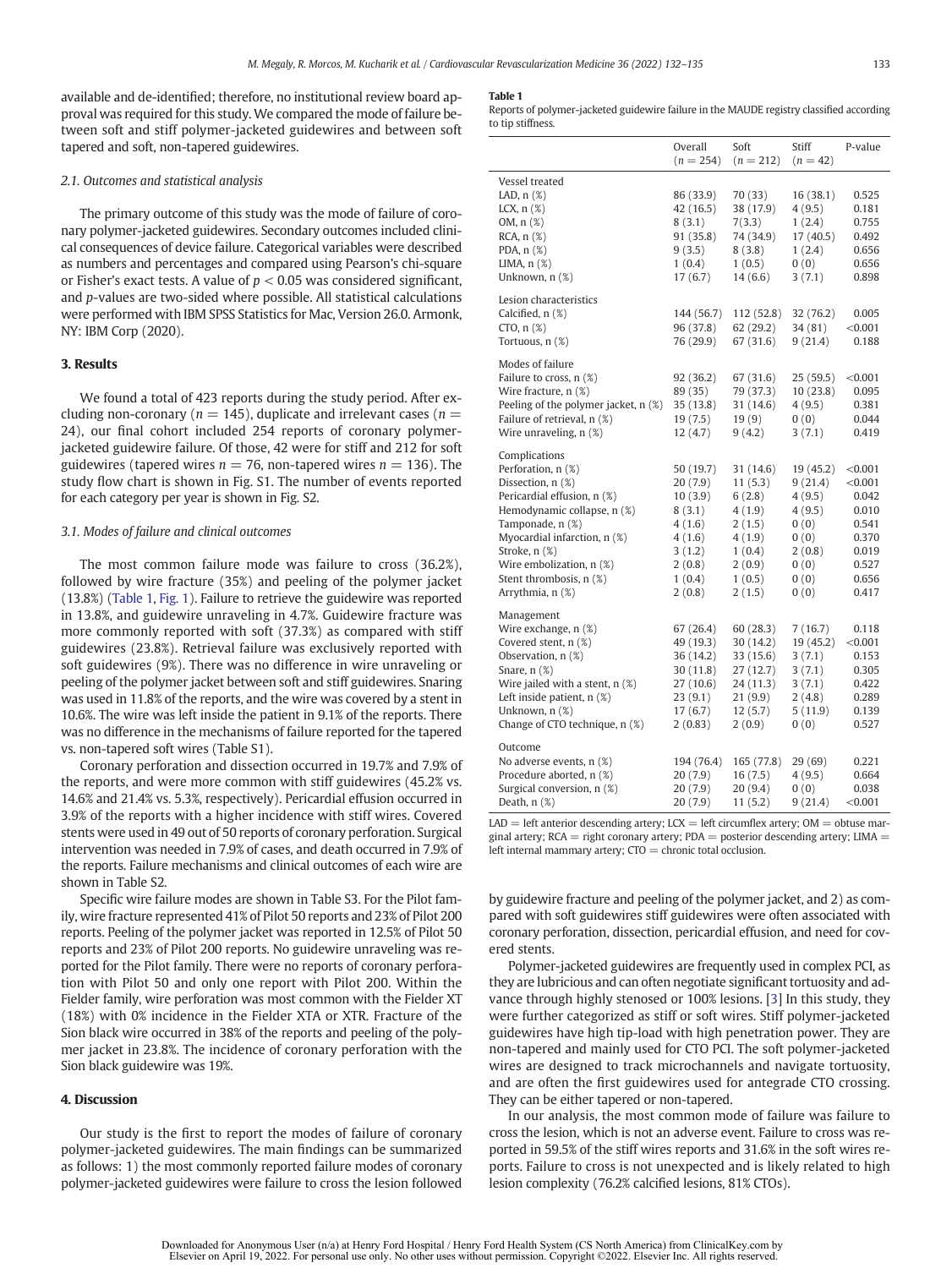<span id="page-4-0"></span>

Fig. 1. Failure modes of coronary polymer-jacketed wires as reported to the MAUDE registry.

Guidewire fracture occurred in 35% of the reports and was more common with soft guidewires. It may be related to aggressive guidewire manipulation (polymer-jacketed guidewires are often knuckled to facilitate extraplaque CTO crossing). Sometimes leaving the guidewire fragment within the coronary artery and covering it with a stent may be safer than attempting retrieval, which however may be necessary if the guidewire fragment fratgprotrudes into the aorta [[4](#page-5-0)].

Given the nature of the polymer-jacketed wires, abrasive surfaces such as severe calcification at bends and stent struts jailing polymerjacketed wires can strip the polymer of the guidewire. In our analysis, peeling of the polymer jacket was reported in 13.8% of cases. The peeled off polymer may embolize into the microvasculature, causing myocardial infarction [[5](#page-5-0)]. Pan et al. reported that during bifurcation stenting, jailed polymer-jacketed wires were more resistant to retrieval damage and more efficient in crossing the side branch ostium than nonpolymer-jacketed wires [\[6](#page-5-0)]. The question of whether to jail polymerjacketed vs. non-polymer-jacketed wires during bifurcation stenting is beyond the scope of our study.

In our analysis, the occurrence of coronary perforation or dissection was high with the use of stiff polymer-jacketed wires (45.2% of the reports). In contrast, perforation with soft wires was reported in 14.6%. Although polymer jacketed guidewires are considered safer than non-polymer jacketed stiff guidewires they can still cause coronary perforations, especially if a balloon or microcatheter is advanced over the guidewire after it exits from the vessel architecture [[7,8](#page-5-0)]. The perforation site was not consistently reported, and therefore, could not be analyzed. In our analysis, covered stents were used in 49 out of 50 reports of coronary perforations caused by polymer-jacketed wires. Use of orthogonal projections to verify the guidewire course before advancing equipment over it is critical. The polymer-jacketed guidewire should be replaced by a workhose guidewire after successful crossing to minimize the risk of distal coronary perforation.

#### 4.1. Limitations

Our study is limited by selection bias resulting from the retrospective analysis from the MAUDE and selective optional reporting by healthcare professionals. Second, the incidence of each device's mode of failure cannot be determined as the study lacks a denominator. Third, details on the sites of perforation (e.g., vessel body, distal vessel, etc.) and microcatheter-induced perforations are not consistently reported and therefore could not be analyzed. Finally, a correlation between the device failure and clinical adverse events cannot be

accurately determined (e.g., coronary perforation requiring covered stents can be due to microcatheter advancement rather than the wire itself).

#### 4.2. Conclusions

The most common failure modes of polymer-jacketed guidewires during percutaneous coronary intervention are failure to cross the lesion, guidewire fracture, and peeling of the polymer jacket. Coronary perforations were more often reported with stiff polymer-jacketed guidewires.

#### CRediT authorship contribution statement

Michael Megaly: conceptualization, Development or design of methodology, statistical analysis, writing the initial draft.

Ramez Morcos: data curation, development or design of methodology.

Michael Kucharik: data curation.

Mariam Tawadros: data curation.

Mir B. Basir: critical review, commentary, and revision.

Ashish Pershad: critical review, commentary, and revision.

Brijeshwar Maini: critical review, commentary, and revision.

- Houman Khalili: critical review, commentary, and revision.
- Khaldoon Alaswad: critical review, commentary, and revision.

Emmanouil S. Brilakis: Conceptualization oversight and leadership responsibility for the research activity planning and execution. critical review, commentary, and revision.

#### Funding

None.

#### Declaration of competing interest

Khaldoon Alaswad: consulting/speaker honoraria from Boston Scientific, Cardiovascular Systems Inc., Abbott Vascular, Teleflex.

Mir Basir: Consulting/Speaker Abbott Vascular, Abiomed, Cardiovascular Systems, Chiesi, Zoll.

Emmanouil Brilakis: consulting/speaker honoraria from Abbott Vascular, American Heart Association (associate editor Circulation), Amgen, Asahi Intecc, Biotronik, Boston Scientific, Cardiovascular Innovations Foundation (Board of Directors), ControlRad, CSI, Ebix,